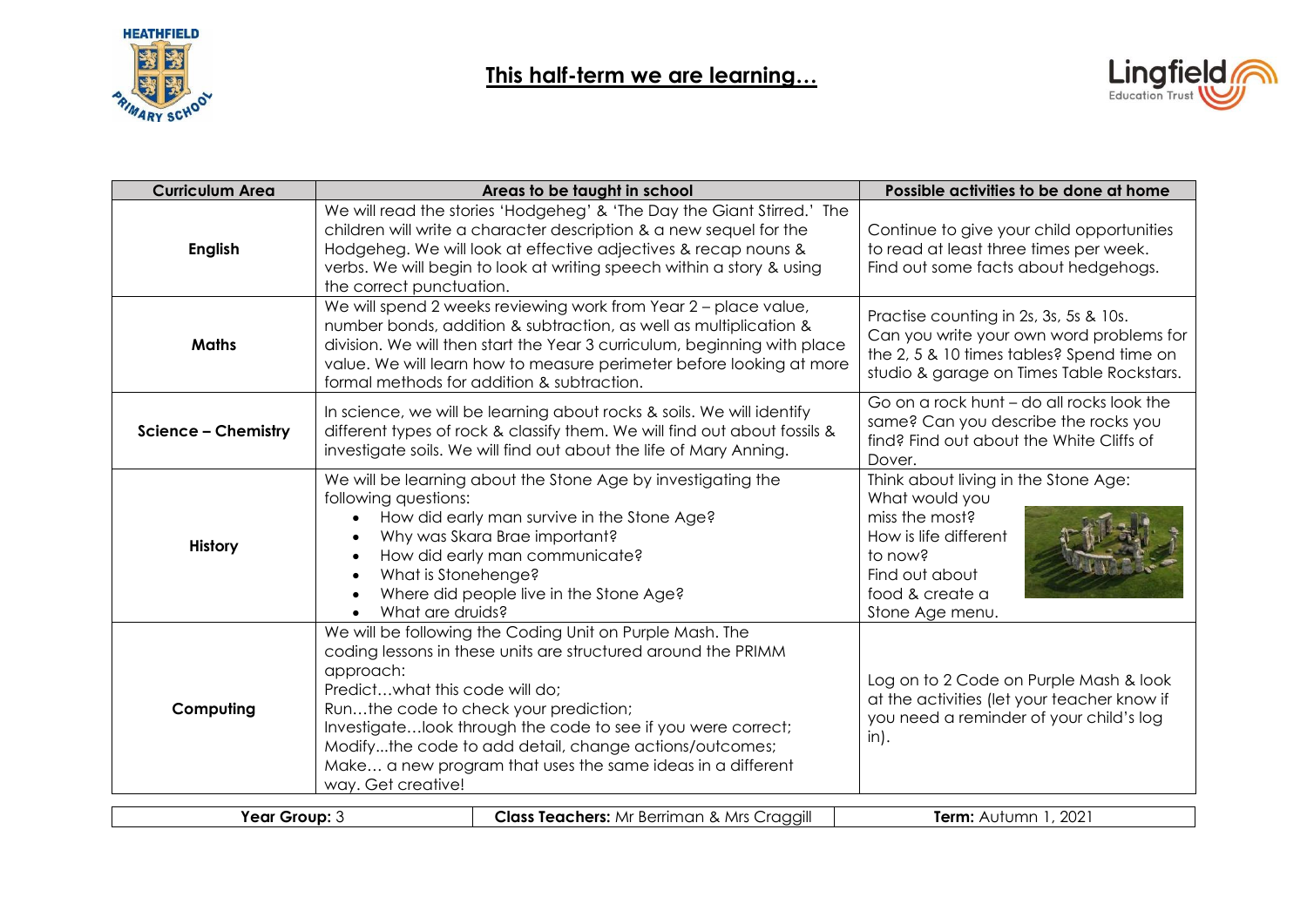



| <b>RE</b>    | We start the year learning about the Sikh religion. We will look to<br>answer these questions:<br>Who were the Sikhs & where did they originate?<br>What are the main beliefs of the Sikh community?<br>Why are Sikh children given the names they have?<br>How do the Sikhs show commitment to their faith?<br>What are the symbols of Sikhism?<br>$\bullet$                                                                                                                                                          | Find out about one of the<br>10 Gurus & create a fact<br>file about them.                                                                                      |
|--------------|------------------------------------------------------------------------------------------------------------------------------------------------------------------------------------------------------------------------------------------------------------------------------------------------------------------------------------------------------------------------------------------------------------------------------------------------------------------------------------------------------------------------|----------------------------------------------------------------------------------------------------------------------------------------------------------------|
| <b>PE</b>    | In PE, we will be learning about football. We will develop passing,<br>dribbling & shooting skills. The children will take part in matches &<br>learn how to play in a team, work together & show good<br>sportsmanship.                                                                                                                                                                                                                                                                                               | Find out about a famous football player or<br>football team.<br>Play football with a friend/parent or<br>guardian.                                             |
| <b>Music</b> | In Year 3, children will have the opportunity to learn to play the<br>ukulele with Miss Howard from Durham Music service - she will teach<br>each class fortnightly. In the other week, we will developing skills in<br>playing the glockenspiel & looking at the question, 'How does music<br>bring us closer together?'                                                                                                                                                                                              | Listen to some different styles of music -<br>how many beats can you count? What<br>instruments can you hear?                                                  |
| Art          | This half-term, the children will take part in a whole-school art project<br>linked to the book, 'Rules of Summer' by Shaun Tan. The children in<br>Year 3 will experiment with creating shades of colours & linking these<br>colours to emotions they feel. For example, what colours make you<br>feel happy, excited, angry or nervous? We will look at the technique<br>of shading & produce a sketch based on fossils or dinosaur bones &<br>then a painting of the subject which we will share in a final parade. | Can you find any art work in your local<br>area that you like? Do children have any<br>books with illustrations in that they enjoy?                            |
| French       | This half-term we will start to learn French. We will cover greetings &<br>learning how to ask, 'What is your name?' & to reply.                                                                                                                                                                                                                                                                                                                                                                                       | Ask your child to teach you how to ask:<br>What is your name? & to reply. Encourage<br>them to ask family members their name &<br>say hello & goodbye to them. |
| <b>PSHE</b>  | In PSHE this half-term we will be learning all about health & wellbeing.<br>We will look at healthy choices, identifying/talking about feelings &<br>finally, how to develop healthy habits.                                                                                                                                                                                                                                                                                                                           | Keep a food/water/exercise/sleep record<br>for a week. How could you make<br>improvements to be more healthy?                                                  |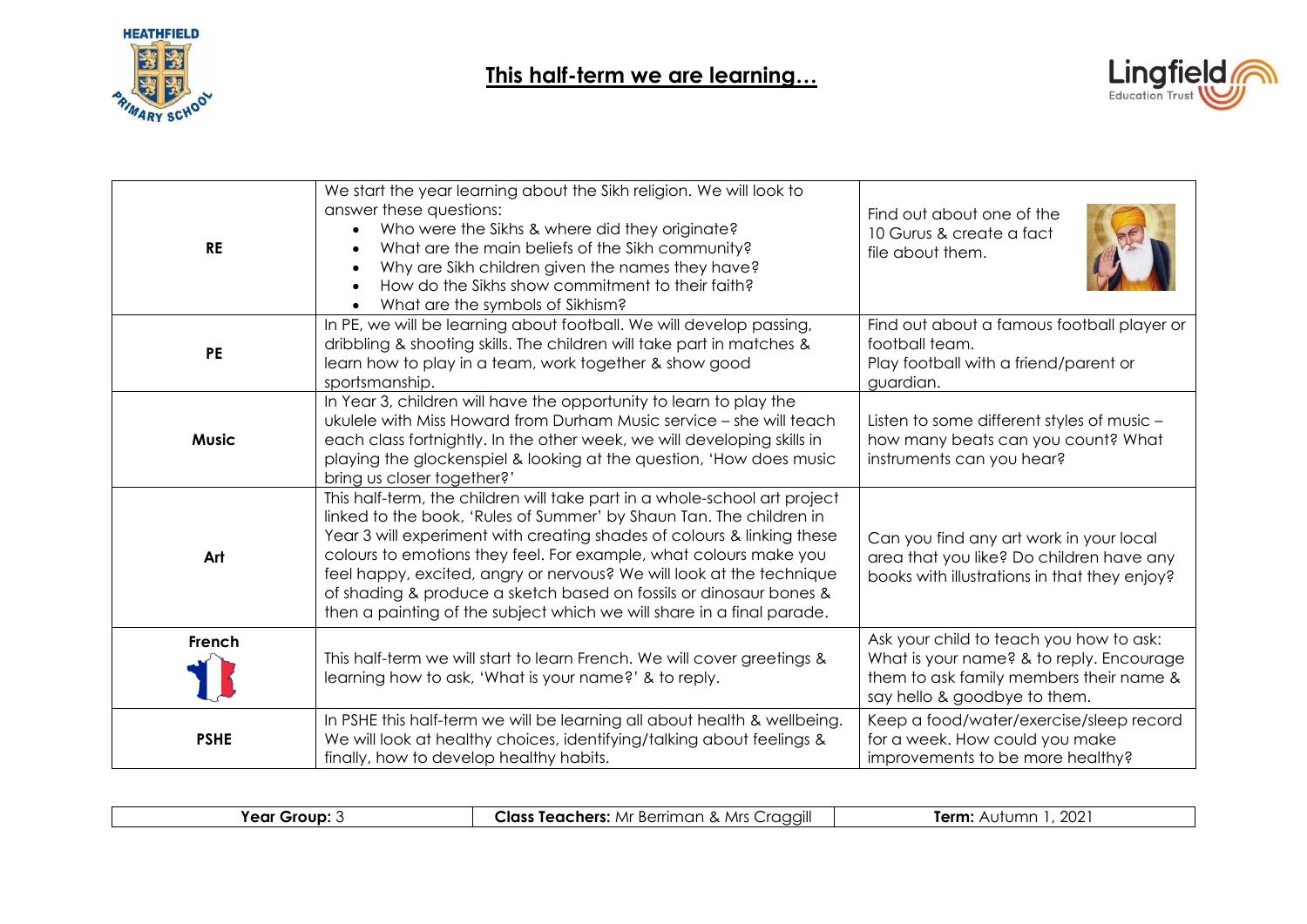



| <b>Curriculum Area</b> | Areas to be taught in school                                                                                                                                                                                                                                                                                                                                                                                                                                                                                                                     | Possible activities to be done at home                                                                                                                                                                                                                                                                                   |
|------------------------|--------------------------------------------------------------------------------------------------------------------------------------------------------------------------------------------------------------------------------------------------------------------------------------------------------------------------------------------------------------------------------------------------------------------------------------------------------------------------------------------------------------------------------------------------|--------------------------------------------------------------------------------------------------------------------------------------------------------------------------------------------------------------------------------------------------------------------------------------------------------------------------|
| <b>English</b>         | We will read a fantastic, fun, fictional story called, 'Pugs of the Frozen<br>North.' Get ready for a ruff, ruff ride! Far away, in a winter wonderland, an<br>amazing sled race is about to begin. The winner can make one wish, & it<br>will magically come true! Two friends, Sika & Shen, want to win more than<br>anything. But all they have is a pack of yappy, yippy, pug puppies. Ten<br>pugs can't move their sled. Even with thirty, it doesn't budge. But what<br>about SIXTY-SIX? With a little bit of luck, anything is paws-ible. | Encourage your child to read for pleasure<br>at home & to share what they have read<br>with the class. They may also like to visit<br>the library to read other books on similar<br>themes or by authors new to them. It<br>would be great to capture any wider<br>reading in a photograph, written review or<br>poster. |
| <b>Maths</b>           | We will have a big focus on multiplication & division, but will also develop<br>skills in shape & telling the time. We will learn the 3, 4 & 8 times tables &<br>use them to multiply a 2 digit number, as well as dividing with remainders.<br>We will learn to tell the time accurately, as well as to read Roman<br>numerals. In shape, we will make models of 3D shapes & describe their<br>properties.                                                                                                                                      | Spend time on studio & garage on Times<br>Table Rockstars. Throughout the day, read<br>the time - to the nearest 5 minutes if<br>possible. Go on a shape hunt around your<br>house.                                                                                                                                      |
| Science - Biology      | We learn about animals, including humans, through the following<br>questions:<br>1. How do plants & animals get the nutrients they need?<br>2. What diets do plants & animals have (omnivore, herbivore, carnivore)?<br>3. Why do we have a skeleton & what is its function?<br>4. What are our bones called?<br>5. Let's Investigate - Do people with long legs jump the furthest?<br>6. Who was Marie Curie?                                                                                                                                   | Keep a food diary for a week to see if you<br>are eating a balanced & varied diet. Try<br>to make sure you get 60 minutes of<br>exercise a day to keep your muscles<br>stong. Find out what your favourite animal<br>likes to eat.                                                                                       |
| Geography              | Our big question is: Why is earth so destructive? This will involve looking at<br>what makes up the earth & the natural disasters it can cause.                                                                                                                                                                                                                                                                                                                                                                                                  | Find out about volcanoes that are<br>currently erupting: watch videos & use a<br>map to find out where in the world they<br>are.                                                                                                                                                                                         |
| Computing              | The next two units that we will cover are: 'Online Safety' &<br>'Spreadsheets'. We will discuss ways to stay safe online & add to<br>our class blog, as well as look at fake information on the internet.<br>We will then create a spreadsheet online & use different functions<br>within it.                                                                                                                                                                                                                                                    | Go onto Purple Mash & add something to<br>the class blog. Remember, your teacher<br>will need to approve it before it goes live.                                                                                                                                                                                         |
|                        |                                                                                                                                                                                                                                                                                                                                                                                                                                                                                                                                                  | $\cdots$ $\cdots$ $\alpha$ $\alpha\alpha$                                                                                                                                                                                                                                                                                |

|  | Year Group: J | <b>Class Teachers:</b> Mr Berriman & Mrs Craggill<br>ごご | 2, 202<br>Term:<br>Autumn |
|--|---------------|---------------------------------------------------------|---------------------------|
|--|---------------|---------------------------------------------------------|---------------------------|